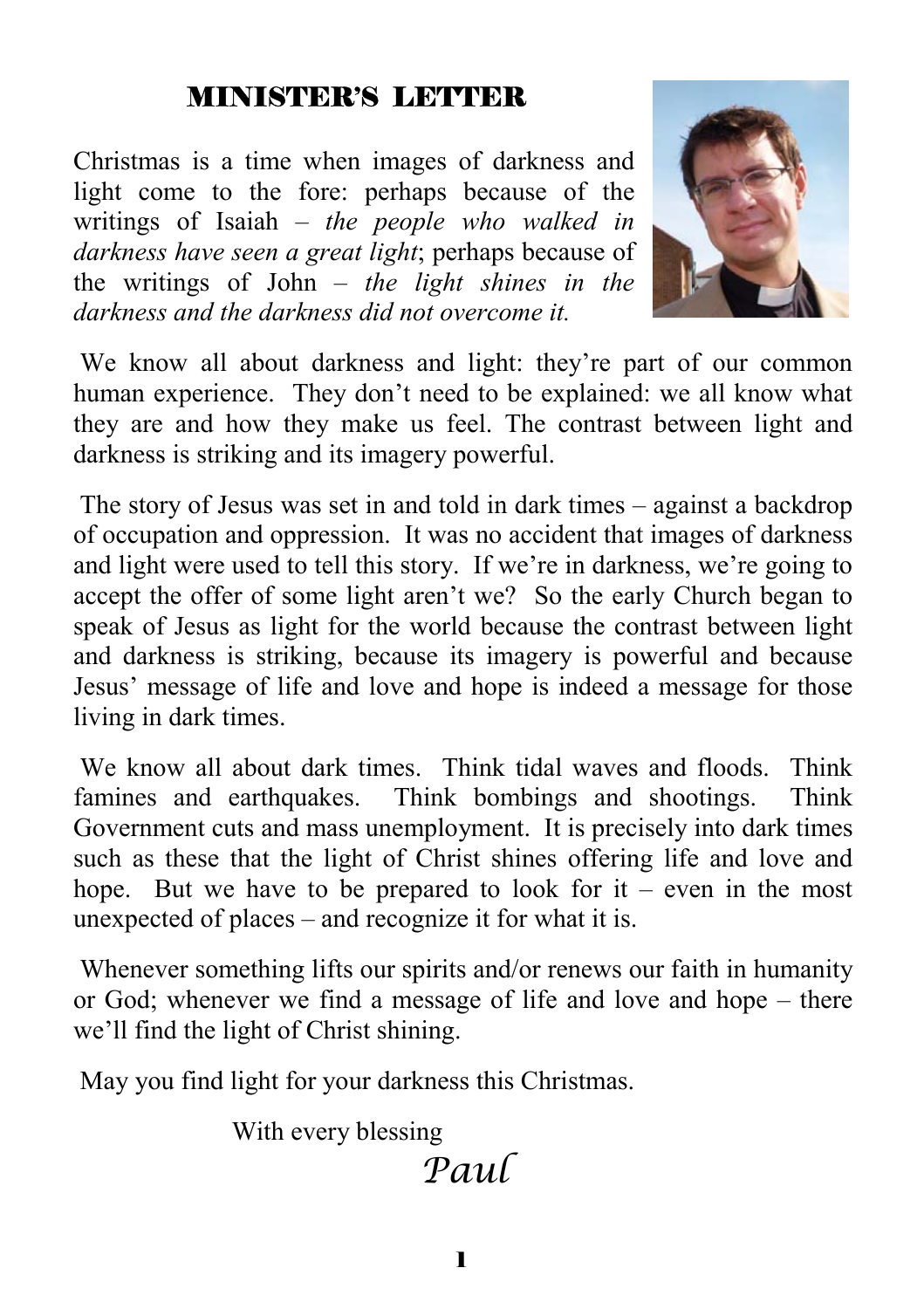

# SIGMA CHRISTMAS PRODUCTION

As you know SIGMA has put on a production at Christmas as part of the Seasonal Celebrations. This years Sigma Production is called 'The Greatest Show on Earth' by Derek Hobbs and Mike Kirkup.

This year there will be two performances, the first will be on Saturday 18th December at 7.00 pm, with a second performance on Sunday 19th December, also at 7.00 pm. Why not come to the Carol Service on the Sunday as well at 5.00 pm and stay for a mince pie before the SIGMA performance?

Both performances will be held in the church hall and is suitable for all ages from the youngest to the oldest!

 $\leq 0$  >  $\equiv$ 

# BIBLELAND THANKS

We offer yearly 'thank-you' to everyone who has supported our little charity whether by collecting stamps, purchasing from their Easter or Christmas catalogues or simply by donating. We thank you still on behalf of **Biblelands** and all their overseas partners of Schools, Hospitals, etc in Palestine, Lebanon and Egypt.

May God bless everyone of you who have made such a difference to the lives of so many folk less fortunate than ourselves.

*Mary and Derek Heaton*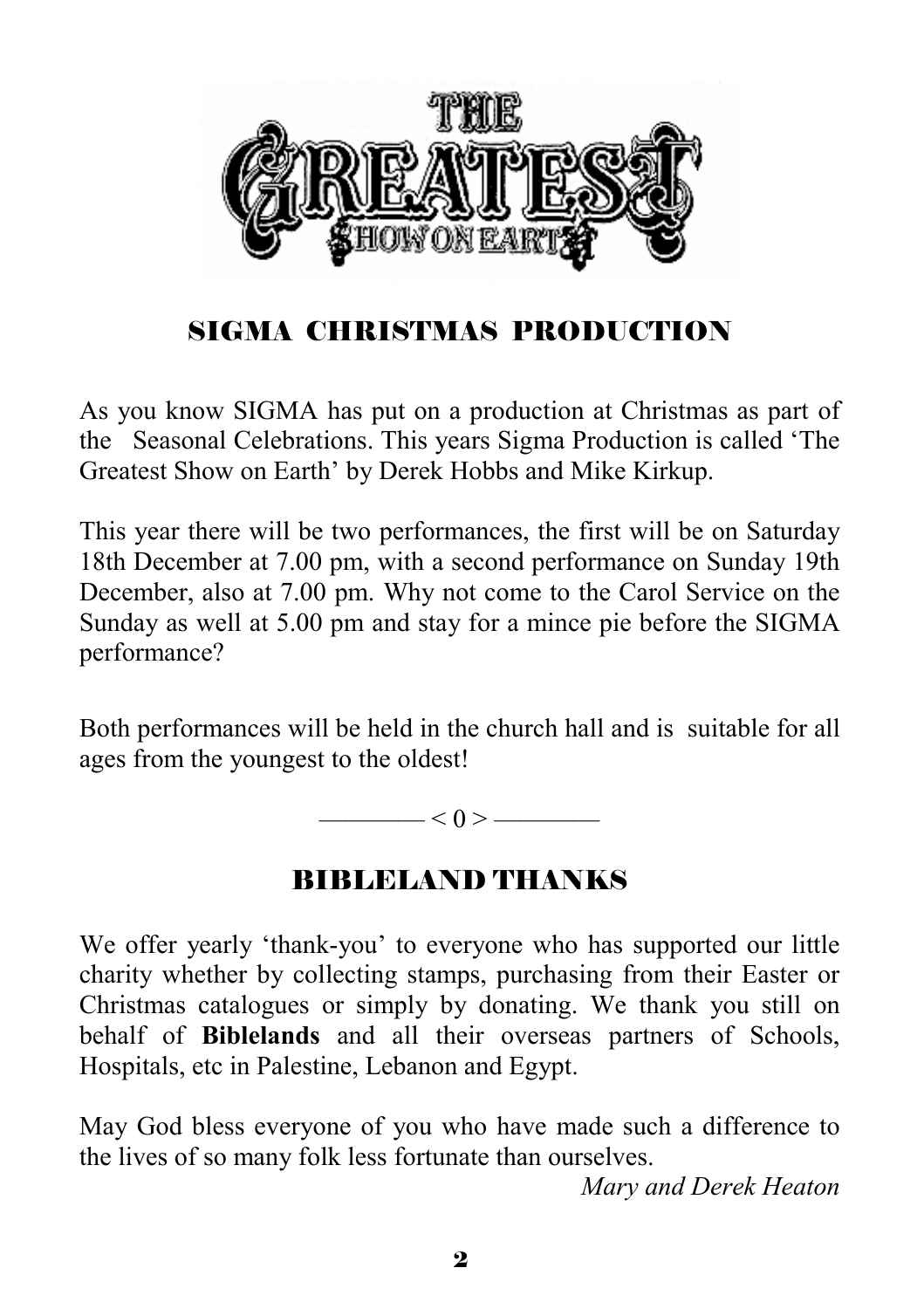## Will you be breaking the law this Christmas?



If you are a British citizen, living in Britain, and you do not walk to church on Christmas Day, you are acting illegally. This may be hard to believe, but it is true.

The problem arises because Christmas Day has, over the centuries, attracted a great deal of attention from puritani-cal law-makers. Every so often they have prohibited this or banned that, for some specific reason. Their antique laws have remained on the statute book and are still in force

today, even though nobody ever takes any notice of them. The result is that approximately 50 million people break an old law in Britain every Christmas - for one trivial reason or another.

The most extraordinary law that has yet to be repealed is the Holy Days and Fasting Days Act of 1551. This demands that every citizen must attend a Christian church service on Christmas Day. This will come as a surprise to the many Muslims, Jews, Hindus and Buddhists who now hold British citizenship, not to mention the atheists, agnostics, and all the 'lazy' Christians who never bother to attend church services. Once a year they all become law-breakers.

Even for those devout Christians who do attend a Christmas service, there is a major hazard, especially if they live a long way from their local church. The same Act of 1551 insists that they shall not, under any circumstances, travel to the service in any kind of vehicle. Those Christians sufficiently criminal to break this law are in for serious trouble. The police have the power to remove their vehicles and sell them. The money raised from the disposal of these confiscated luxuries is then distributed to the poor.

The object of this curious law was presumably to render everyone equal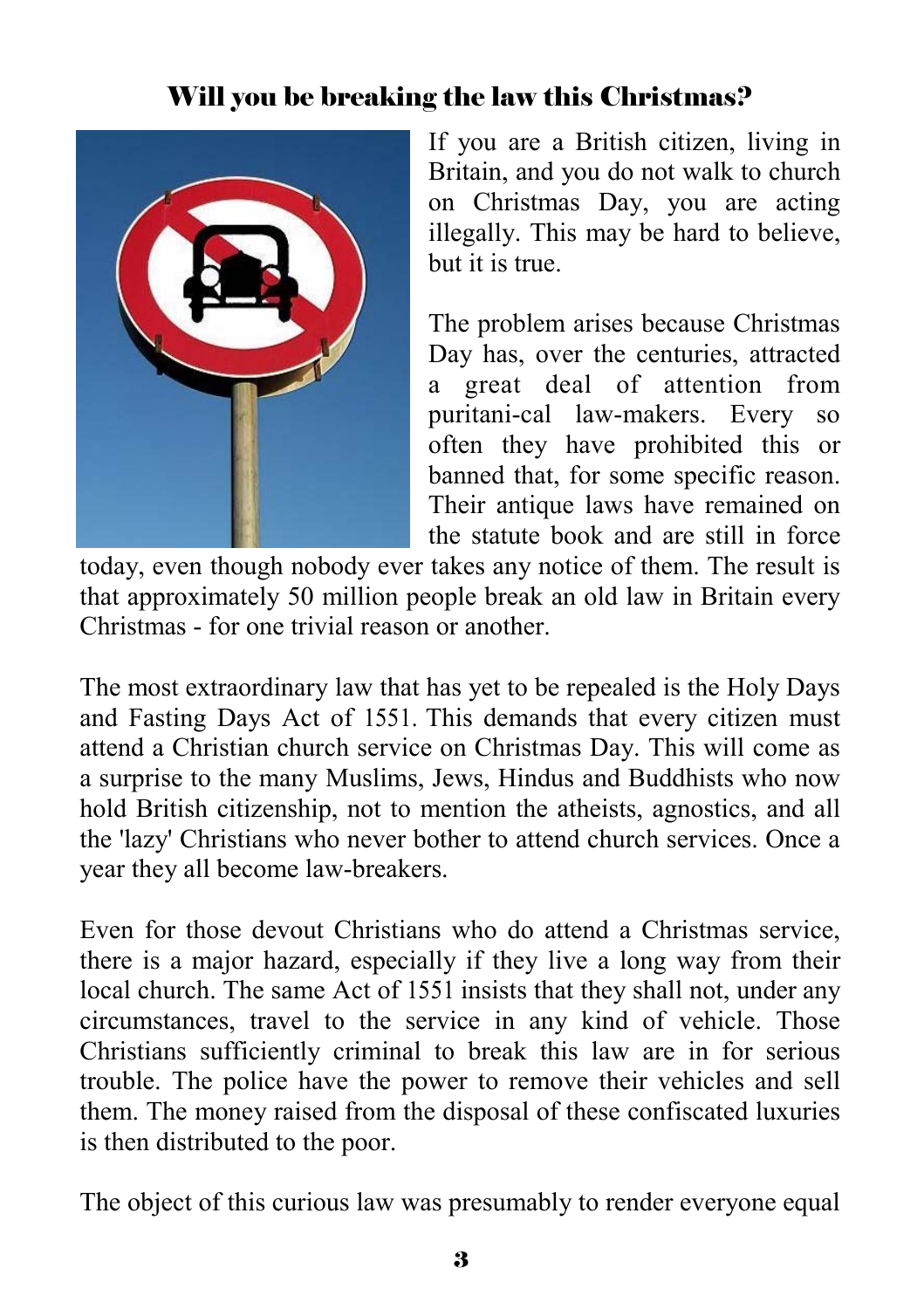on the Holy Day. It prevented the rich from displaying their wealth by arriving at church in their expensive carriages. Today it would mean leaving the Ferrari at home -and, for that matter - the vicar's bicycle.

This particular aspect of the 1551 Act does not seem to have met with a great deal of success, judging by the necessity to add a further law in 1847. This allowed the police to shut off the roads around churches on Christmas Day and to re-route any vehicles seen attempting to approach a place of worship.

*Taken from 'Christmas Watching' by Desmond Morris* 

**HAMED** 

NOT ASHAMED DAY

 $<$  0 > —

Not Ashamed is about Christians living out their faith in public. Jesus is Lord of Lords, not just at home or in church, but at school and the workplace.

Unfortunately there have been cases where employees have been told they cannot demonstrate their allegiance to Christ by wearing a cross, or come under pressure due to speaking for Jesus at work.

On 1st December 2010 we will be asking Christians across the nation to wear a cross to show their support for Christ, and this campaign, and are praying that many opportunities will be created for Christians to share Jesus with their friends.

*Christian Concern for the Nation.* 

Visit their website at www.christianconcern.com for more information about this and other issues.

*Gwen Wildman*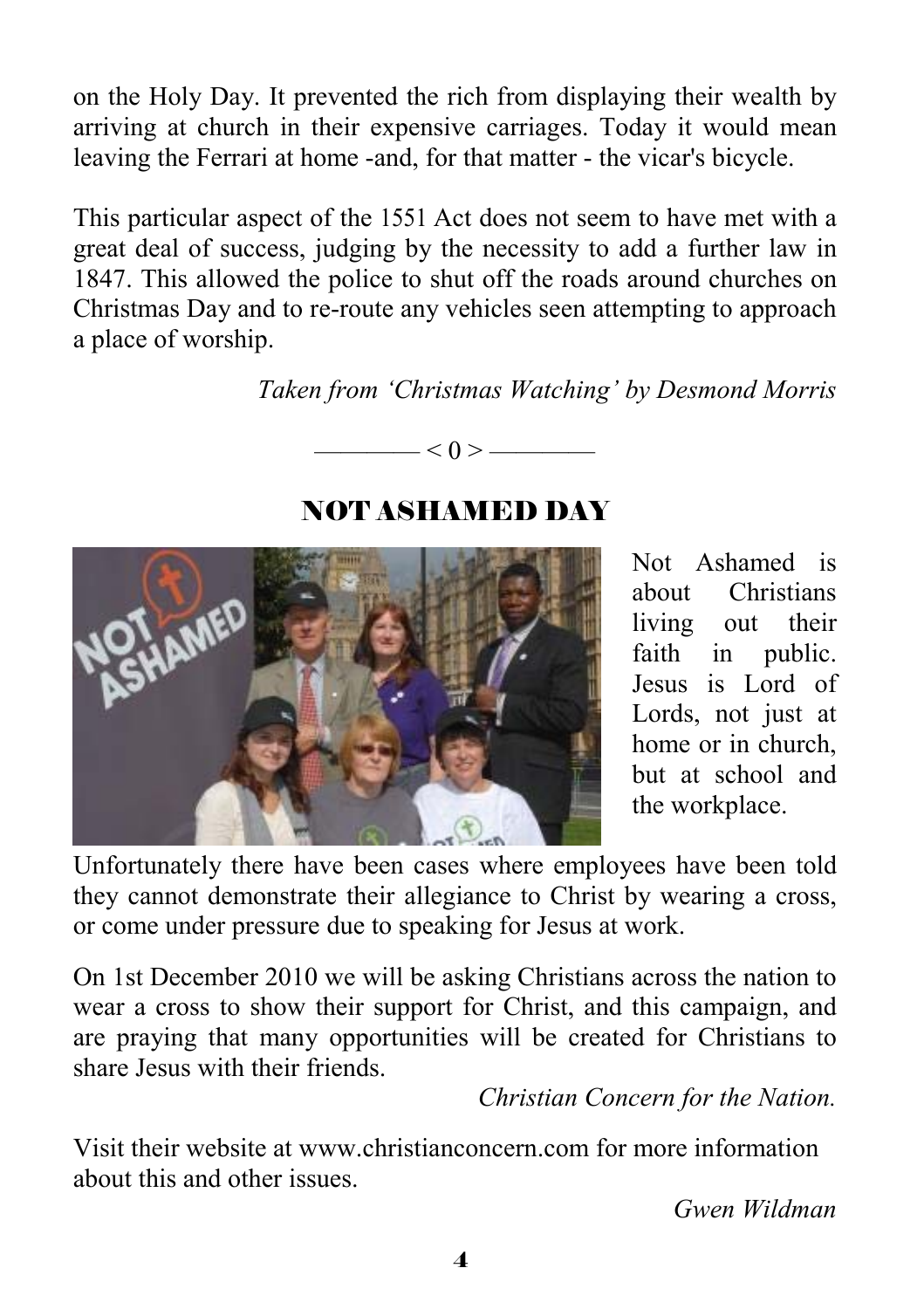#### THE LARGEST STATUE OF CHRIST IN THE WORLD



Hundreds of Roman Catholics gathered in western Poland on  $21<sup>st</sup>$  November for the consecration of the world's largest statue of Jesus Christ. The statue is just over 167 feet (almost 51 metres), including the golden crown which is over 6 feet (about 2 metres) in height, making it taller than Rio de Janeiro's Christ the Redeemer.

A Polish bishop has invited Catholics to attend the unveiling of the world's largest statue of Christ in

Swiebodzin, a town 20 miles from the German border, which will rise on its mound to 213 feet (over 65 metres) and be visible for at least 10 miles (16 km) in each direction.

"This is an act of homage, through which we seek to honour the Saviour and recognise his universal reign," Zygmunt Regmunt, the bishop of Zielona Gora-Gorzow, told members of his western diocese. "Being full of trust in Christ, the faith cannot remain only an internal act – it should also be expressed externally, firstly through a life worthy of the Gospel. The faith also needs certain material signs to give it testimony, and this monument is just such a testimony of faith."

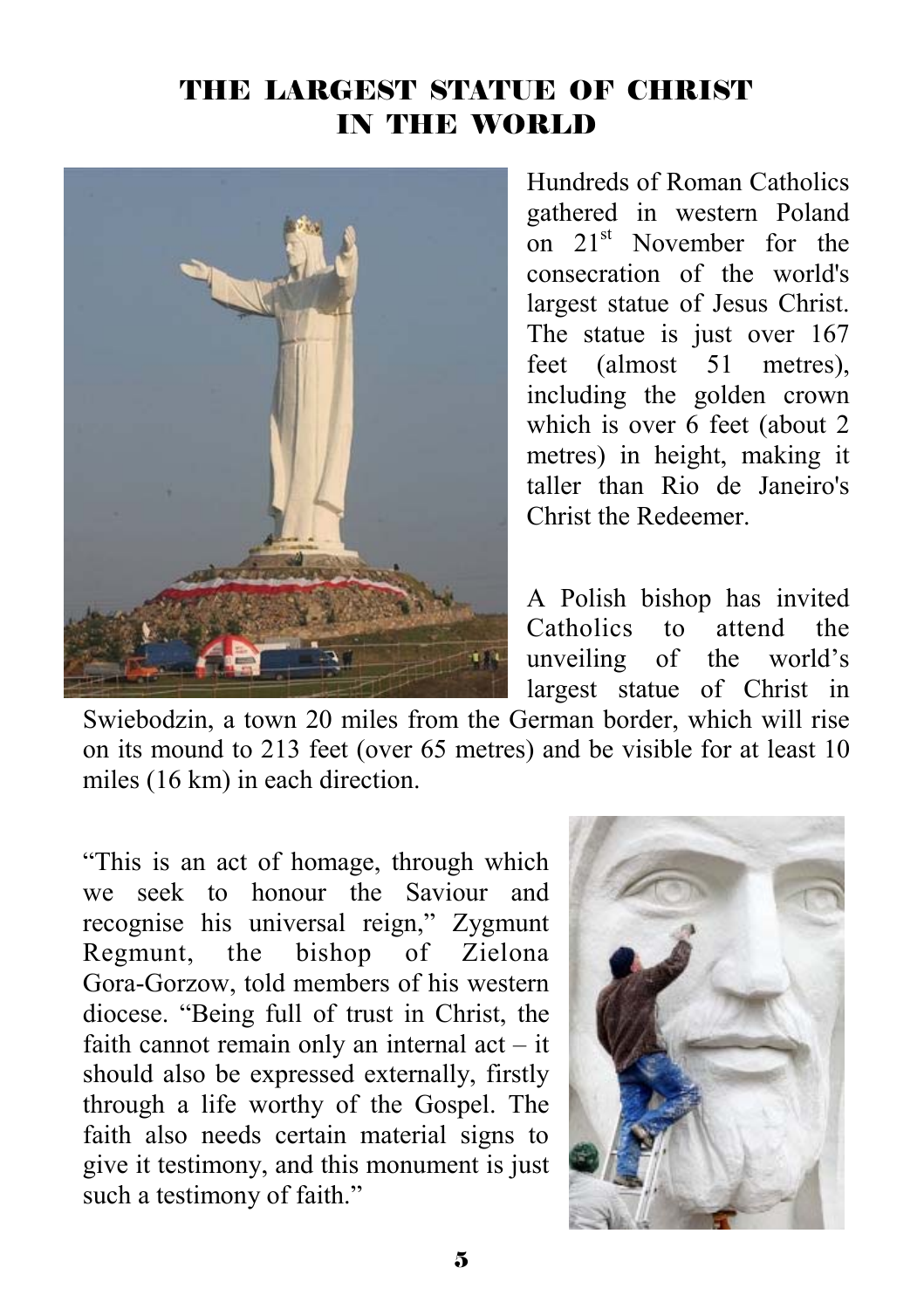The bishop circulated the pastoral letter as final work was done on the reinforced concrete statue, which will tower at least 40 feet (12 metres) above that of Rio de Janeiro in Brazil. He said the edifice had been a personal project of the local parish



rector, Mgr Sylwester Zawadzki, to commemorate the town's dedication to Christ the King in 2000, adding that he wished to thank Polish Catholics at home and abroad who had donated money, as well as town and country officials who had supported it.

*Andrew Fox* 



#### A REMINDER

**The Annual Week of Prayer for Christian Unity Service** will be held on the 23rd January 2010 at St John Fisher at 4pm.

 $\left| \alpha \right| < 0 \right. > \frac{1}{\sqrt{2\pi}}$ 

## WHO CALLS ME BEAUTIFUL

In November 2001, when we visited Canada to view Polar bears in the wild tundra of Churchill, Hudson Bay, we stayed 'Bed & Breakfast' at the Alliance Church Manse with the Rev David Caskey and his wife, Marion.

We have maintained contact with them ever since and last week a letter from them contained the following, which we wish to share with you now. We hope you find the words as inspiring as we have.

*Mary and Derek Heaton*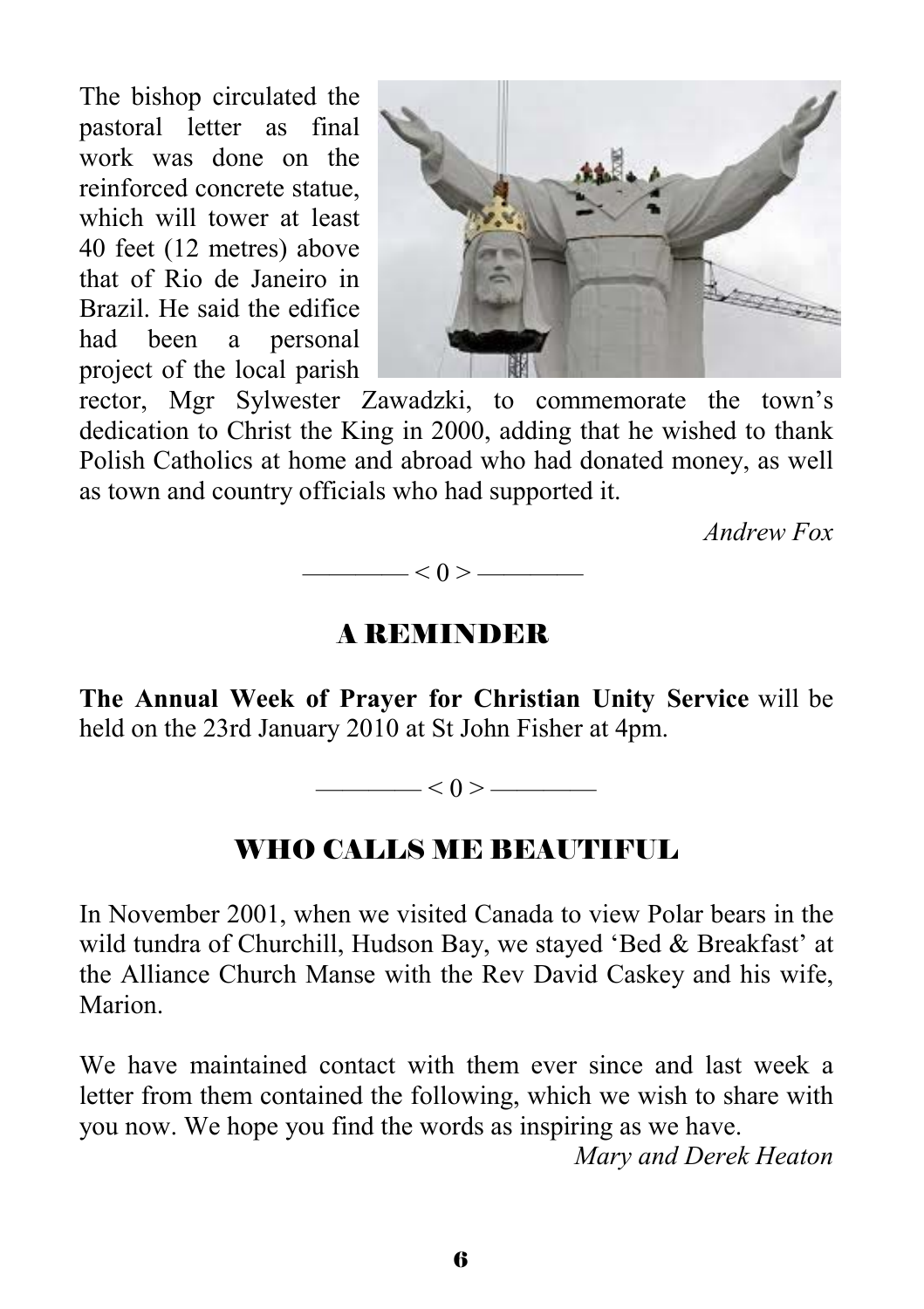#### **Who Calls Me Beautiful**  by Regina Franklin

- 1. We must allow the words that we hear from others to be filtered through Scripture.
- 2. We must change the way we speak about ourselves.
- 3. We must learn to identify the words spoken by the one who seeks to destroy our souls. Satan is a liar.
- 4. We must hear what God has to say about me.

*Author's adaptation from 1 John 3:2; Isa 43:1; Matt 13:46; Eph 1:4; Rev 13:8; Ps 154:4; Song of Solomon 7:10; 6:3* 

 Before the beginning of time, I knew you. I know what colour your eyes would be, and I could hear the sound of your laughter. Like a proud father who carries a picture of his daughter, I carried the image of you in My eyes, for you were created in My image. Before the beginning of time, I chose you. I spoke your name into the heavens, and I smiled as its melody resounded off the walls of my heart.

 You are Mine. My love for you extends farther than the stars in the sky and deeper than any ocean. You are My pearl of great price, the one for whom I gave everything. I cradle you in the palm of My hand. I love you even in the face of your failure. Nothing you say or do can cause Me to stop loving you. I am relentlessly in My pursuit of you. Run from Me - I will love you. Spurn Me - I will love you. Reject yourself - I will love you. You see, My love for you was slain before the foundation of the world and I have never regretted the sacrifice I made for you at Calvary. When I see every part of who you are, I marvel at the work of My hands, for I whispered words of longing, and desire and you came into existence. You are beautiful, and I take pleasure in you - heart, mind and body. You are my desire. When you turn your head in shame and despise what I have made, still I reach for you with gentle passion.

You are my beloved and I am yours.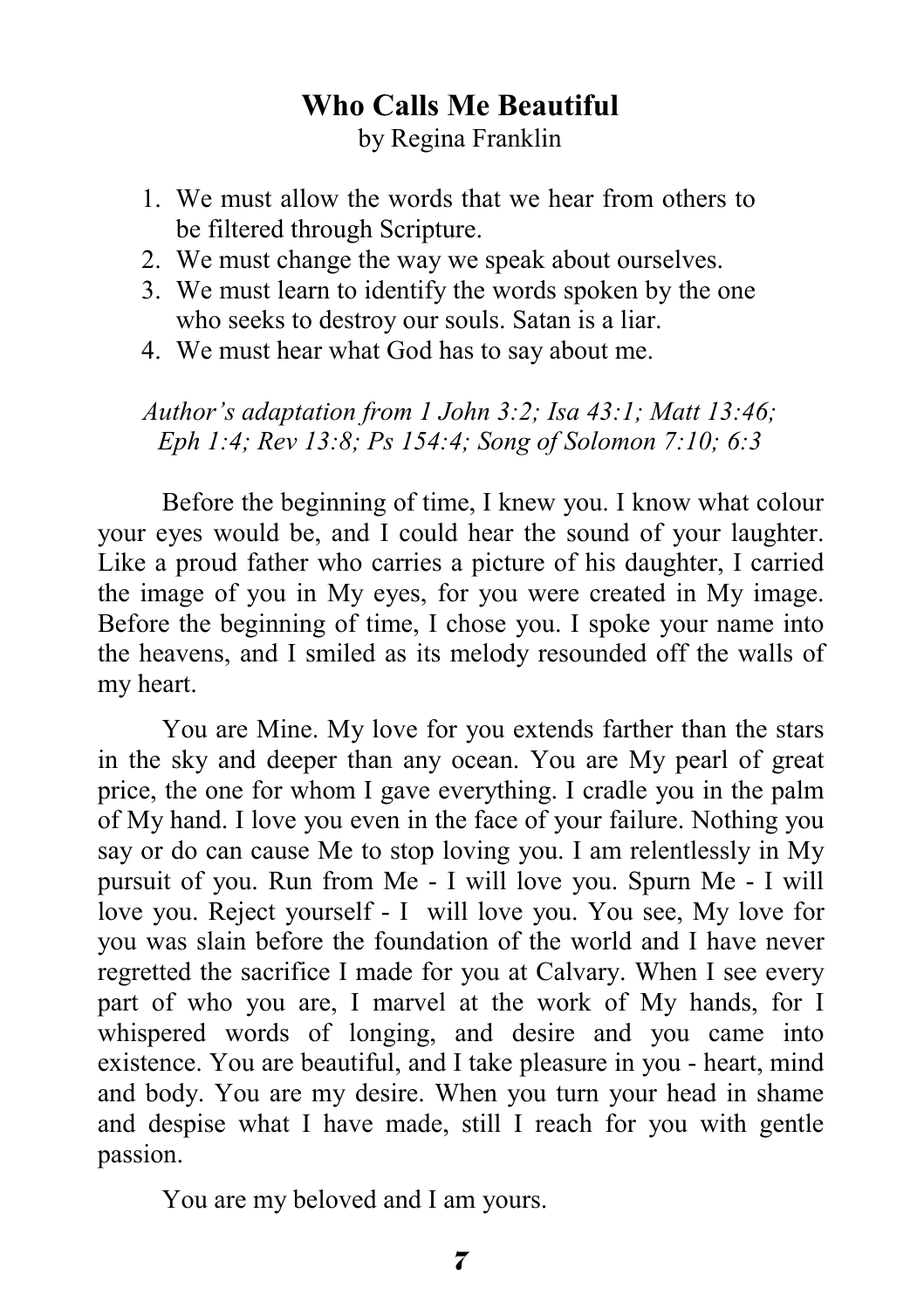# MARTIN WAY CHURCH LIBRARY CLOSES

 $\leq 0$  >  $\equiv$ 



It has been decided to remove the Library from the Vestibule area (by entrance to hall).

To this end if you would like to take any of the books - please do so. Any remaining books will be removed in the New Year.

*The Leadership Team* 

#### WHY GO TO CHURCH?

A church-goer wrote a letter to the editor of a local newspaper and complained that it made no sense to go to church every Sunday. "I've gone for 30 years now" he wrote "and in that time I have heard something like 3,000 sermons, but for the life of me, I can't remember a single one of them. So I think I am wasting my time and the minister's are wasting theirs by giving sermons at all."



This started a real controversy in the 'Letters to the Editor' column much to the delight of the Editor. It went on for weeks until someone wrote this clincher

"I've been married for 30 years now. In that time my wife has cooked some 32,000 meals. But for the life of me I can't recall the entire menu for a single one of those meals. But I do know this: they all nourished me and gave me the strength I ,needed to do my work. If my wife had not given me those meals, I would be physically dead today. Likewise, if! had not gone to church for nourishment, I would be spiritually dead today."

*Author unknown*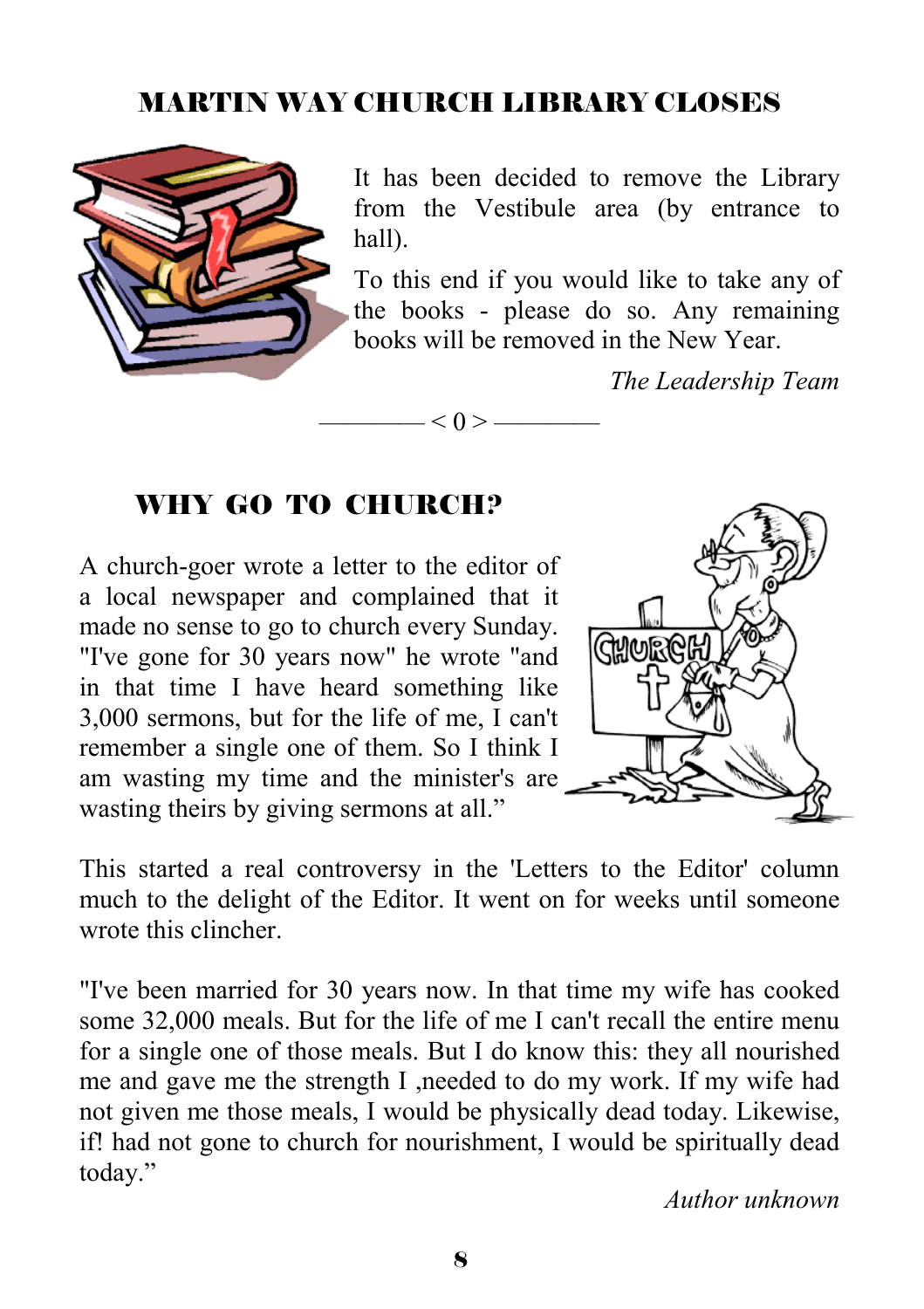# む **WINTERSHALL**

# **CHRISTMAS NATIVITY** PLAY



I am happy to invite you to our well known and ecumenical Wintershall Nativity Play and do hope that you can attend one of the ten performances, which run from Friday 17th December until Tuesday 21st December. This wonderful production takes place both inside and around the Holly Barn Theatre at Wintershall, Guildford, complete with shepherds and sheep, oxen, donkeys and the three wise men on horseback. Bookings can be made

 online, by post or by phone. For more information and to book tickets phone 01483 892167 during normal working hours or visit our website at www.wintershall-estate.com.

Any surplus funds created by these performances, and if we get full houses I estimate a surplus of about £5000, will be applied towards the cost of putting on the Passion of Jesus in Trafalgar Square at Easter next year. The cost of doing such a venture is £75,000, which includes having the large video screens in the square. This year it is estimated that between 15,000 and 20,000 members of the public were able to watch the performances, which of course no charge was made.

It is our aim to help strengthen the faith of those who know about Jesus, to bring faith and understanding to those not yet fortunate enough to know about him, especially children, and to refresh ourselves. I believe that this century Christian faith and influence could bring peace to the world and peace brings food, education, healing and joy.

> *Peter Hutley MBE KSG Wintershall*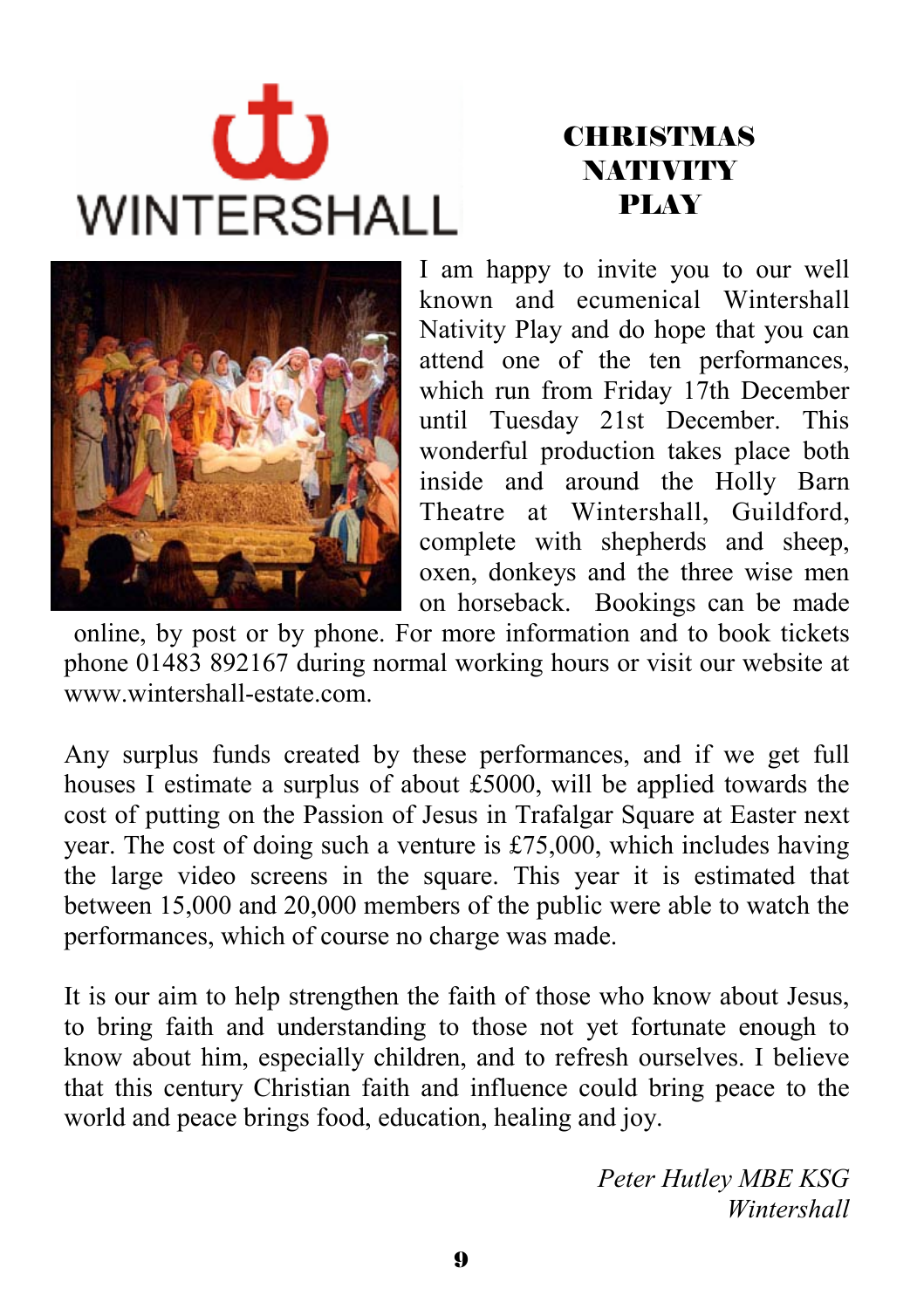#### Why are there Twelve Days of Christmas?

*On the twelfth day of Christmas, my true love sent to me Twelve lords a-leaping, eleven ladies dancing, Ten pipers piping, nine drummers drumming, Eight maids a-milking, seven swans a-swimming, Six geese a-laying, five gold rings, Four colly birds, three French hens, Two turtle doves, and A partridge in a pear-tree.* 

Everyone knows this verse, but why should there be *twelve* days? The answer is that, traditionally, it took the 'Three Kings' this number of days to find the baby Jesus. Their arrival on the twelfth day led - centuries later - to the creation of the Feast of Epiphany. This was first celebrated in medieval times in France and then later spread to other countries.

Long ago the Christmas season had lasted much longer, but there was a move to get the peasants back to work earlier, and the festive season was shortened so that it ended on Twelfth Night, the 6th of January. The first Monday following Epiphany was called Plough Monday, because it was the time the farm workers were expected to return to the fields.

*Taken from 'Christmas Watching' by Desmond Morris*

 $- < 0 > \underline{\hspace{1cm}}$ 



#### MORDEN CAROL SINGING

It's that time of the year that we serenade the commuters of Morden. Once again we will be raising money for the National Children's Home and would welcome as many people to come along and join in the singing of carols at Morden Underground

Station. We will be meeting at the Station on Monday 20th and Wednesday 22nd December and plan to start singing at 5.00pm and finish about 7.00pm both of these days.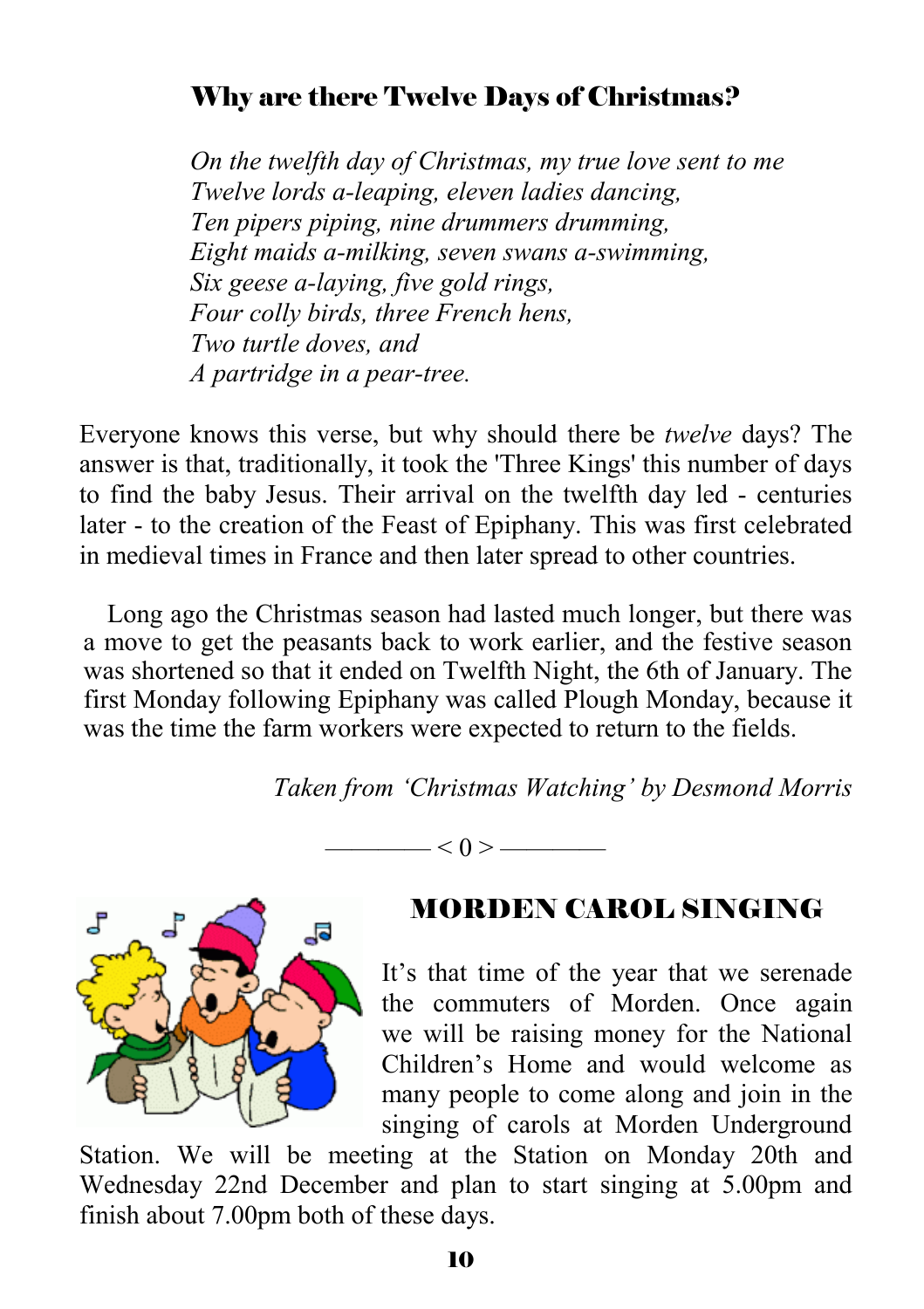# GREENER CHURCHES IN WIMBLEDON

St Mary's has set up a committee to try and make this church's work and activities more environmentally-friendly. We are hearing about other local churches doing the same thing and wonder whether we could liaise to share ideas and expertise.

If you might be interested in what we are doing, please could you get in touch with me. If there is sufficient interest, we thought we might have an open meeting in early 2011 to see how we might make progress.

*Mary Ann Turnbull* 

Phone: 020 8947 6550 Email: maturnbull@aol.com or c/o Parish Office, 30 St Mary's Road, SW19 7BP

## CHRISTMAS POST BOX AND CARDS

**———— < 0 > ————**

As it has been our tradition over the years, we will again place our Christmas post box. The church Christmas post box will

be outside the vestry from Sunday 5th December until Friday 17th December for those sending Christmas cards to members of the church community.

As in previous years, you are invited to make a donation which will go to Methodist Homes for the Aged. (In doing so you may wish to remember that you are saving 32p for each card posted in the church post box!)

Please address all cards clearly using surnames and initials or forenames to avoid confusion. (We have several Smiths and several Gwens!)

If you prefer, you are welcome to post a single card addressed to the whole church family. Such cards will be placed on display panels in the vestibule on Sunday 19th December.

> The cards will be available for collection on **Sunday 19th December.**

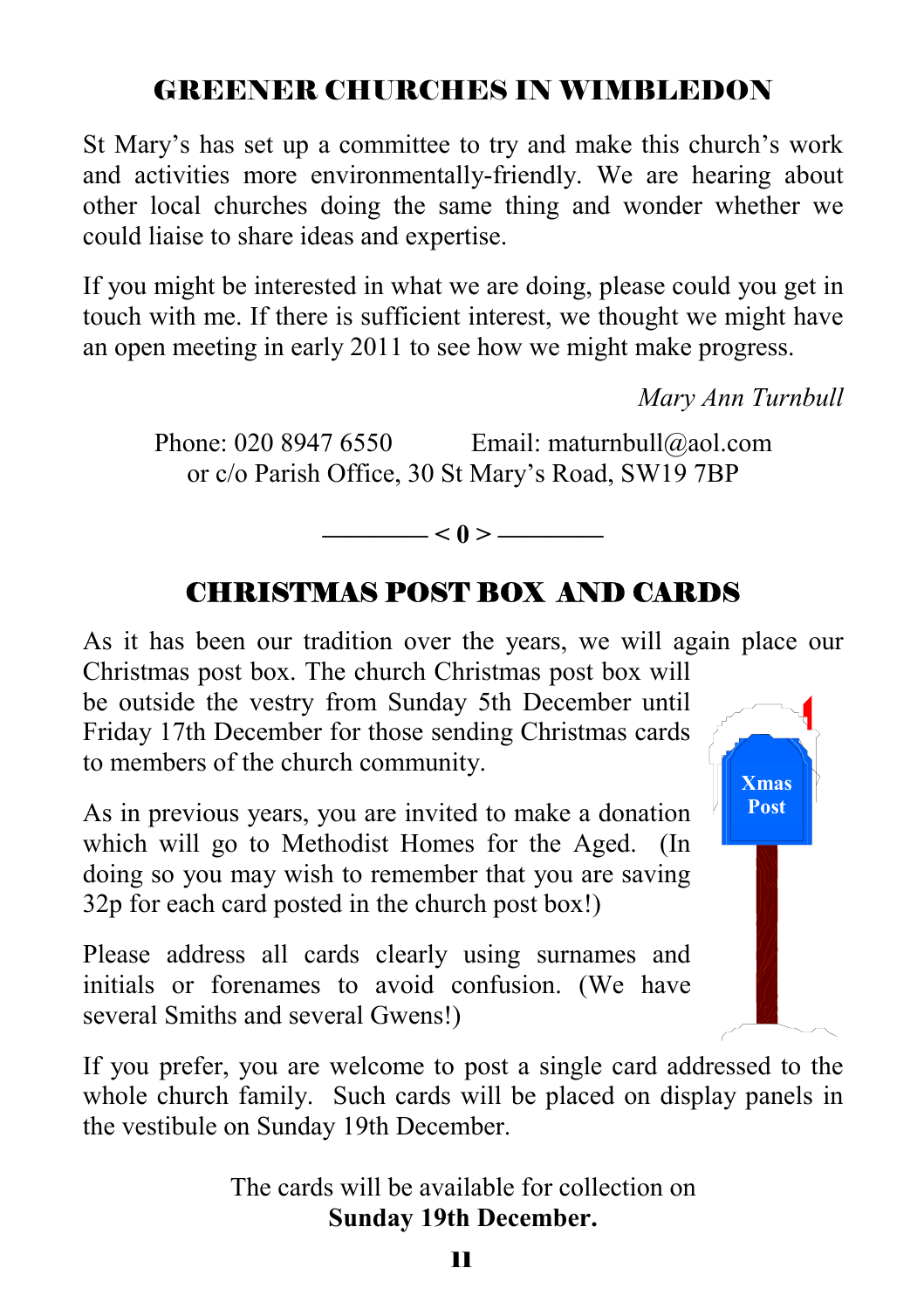#### MARTIN WAY TOY SERVICE 5TH DECEMBER 2010

#### **CHRISTIAN CARE ASSOCIATION**



 We would like presents – new or as good as new – to give to the boys and girls aged between 1 month and 11 years who attend the Christian Care Association New Year Party in January 2011.

**For babies and toddlers –** rattles, bath toys, pull-along toys, puzzles, anything from Thomas the Tank Engine/Bob the Builder ranges, phones, baby dolls, building blocks.

**Cars, trucks, trains, Lego, games –** appropriate for different ages {*Note: We cannot give toys and games with expensive batteries which have to be replaced. We cannot use jigsaws and games with small pieces that are easily lost*} War games, Monopoly and Scrabble are not suitable.

**Dolls, anything from Action Man, Spider Man and Superman**  {*Note: We do not require soft toys*}

**Outdoor Games** - footballs, skittles etc.

**Stationery** – crayons, gel pens, pencils, pencil cases, drawing books, photo album, disposable camera.

**Books** – fun activity and story books for all ages, but appropriate for children where English is not their first language {*Note: Not dictionaries, encyclopaedias*}

**Clothes etc** – hats, scarves, gloves, pretty tights, backpacks, bags, umbrellas, jewellery.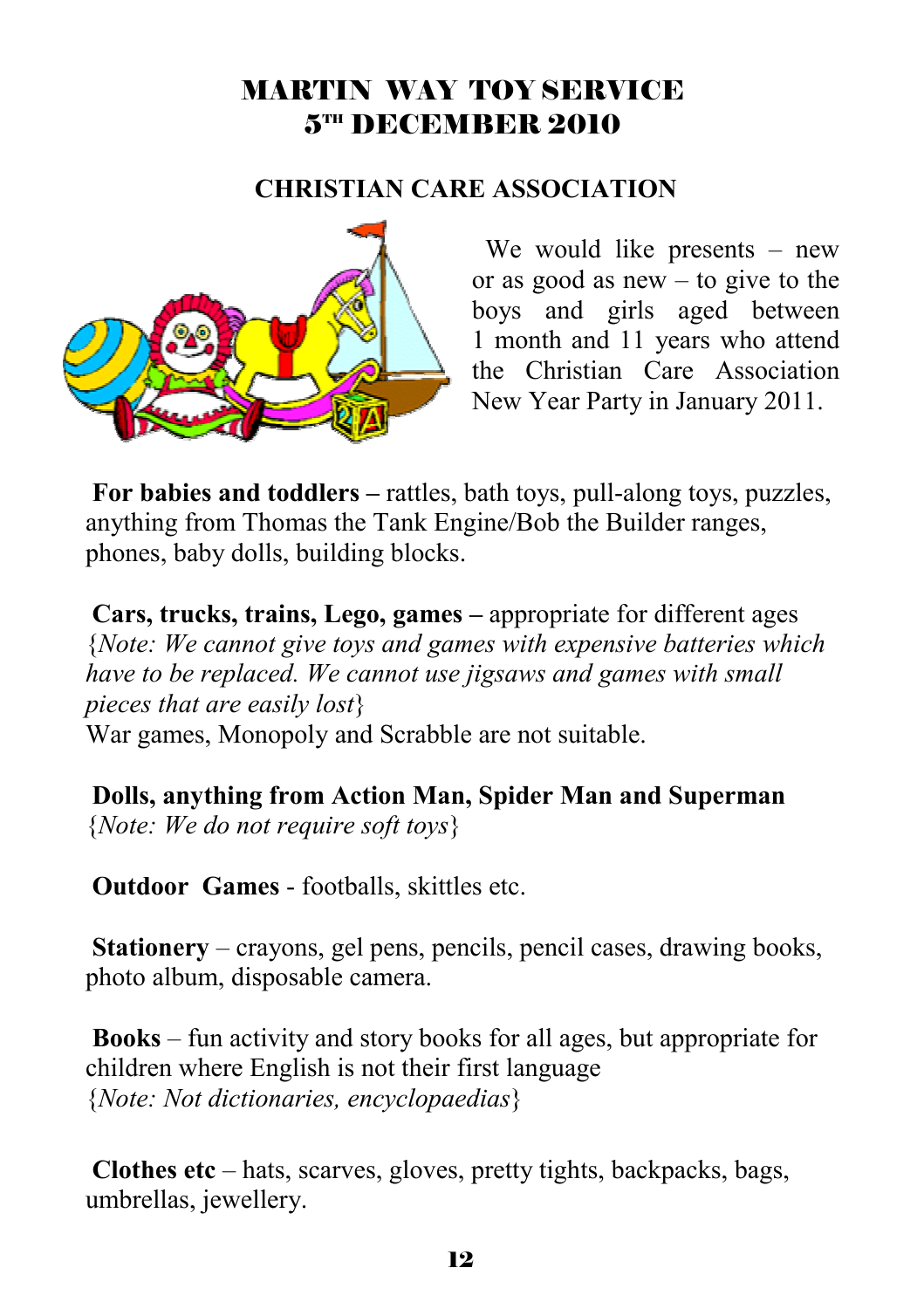# CHRISTMAS COLOURING TIME

The wise men arrive with presents, but Jesus' crib is missing, can you draw one and then colour the picture?

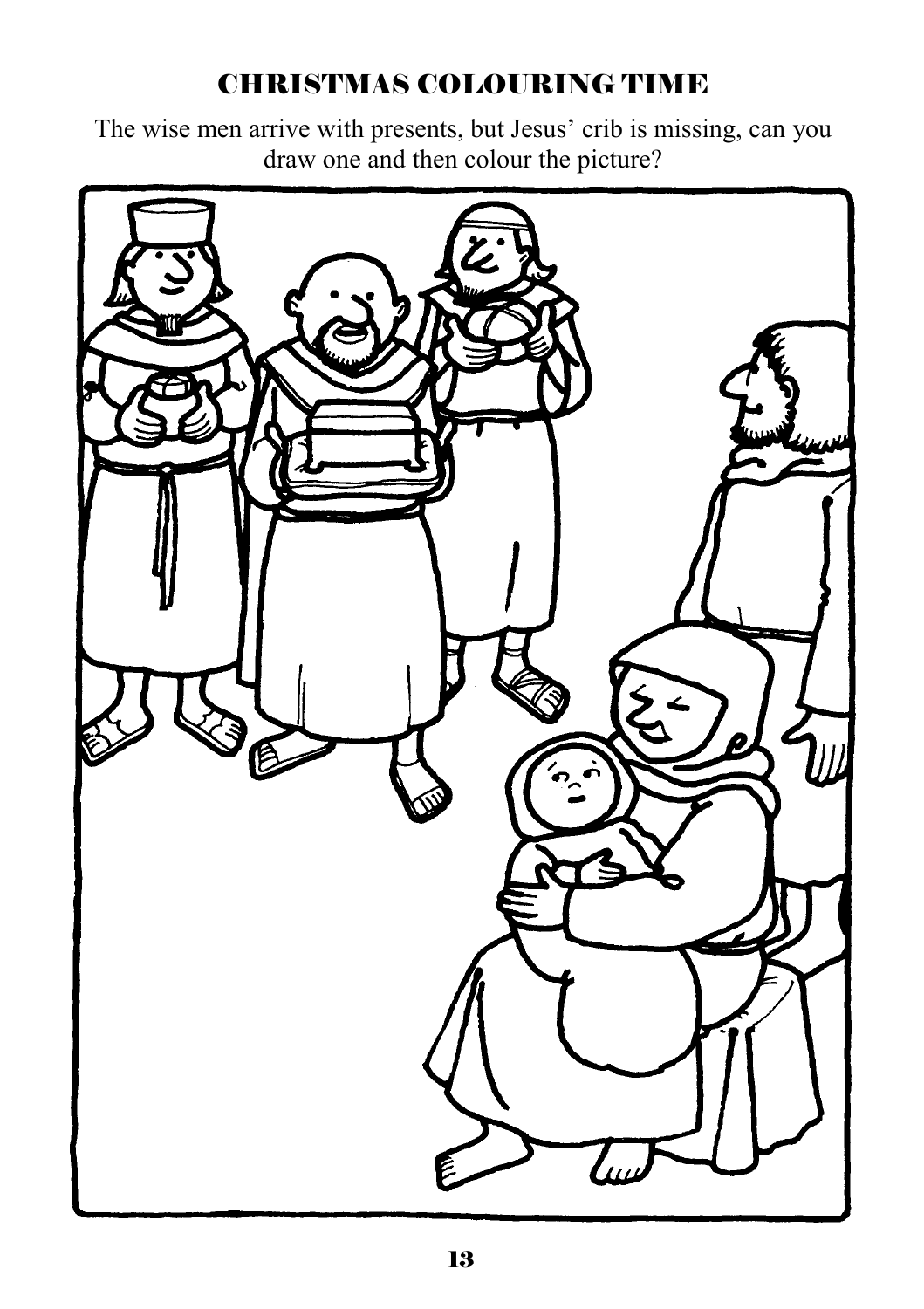# **CHURCH DIARY**



| Weds 1  |     | 7.45 pm            | Midways Group - Camera in India -<br>Dr Peter Brandham                          |
|---------|-----|--------------------|---------------------------------------------------------------------------------|
| Thurs 2 |     | 8.00pm             | <b>Church Council Meeting</b>                                                   |
| Sat     | 4   | $10am-1pm$         | Big Brunch                                                                      |
| Sun     | 5   | 10.30 am           | Toy/Gift & Parade Service led by Rev Paul Timmis                                |
| Tue     | 7   | 10.30am-noon       | Coffee and Chat                                                                 |
|         |     | 8.00 pm            | Time for Prayer                                                                 |
| Fri     | 10  | 12.30pm            | Luncheon Club                                                                   |
| Sun     | 12  | 10.30am            | Morning Service led by Brenda Cannon                                            |
|         |     | 6.30pm             | Communion Service led by Rev Paul Timmis                                        |
| Tue     | 14  | 10.30am-noon       | Coffee and Chat                                                                 |
|         |     | 7.30pm             | Men's Supper Club - Christmas Celebrations<br>with Midways                      |
|         |     | $8.00 \text{ pm}$  | Time for Prayer                                                                 |
| Weds 15 |     | 7.45pm             | Midways Group - Mince Pies and Carols                                           |
| Sat     | 18  | 7.00 <sub>pm</sub> | SIGMA presents "The Greatest Show on Earth"<br>- A Special Christmas production |
| Sun     | -19 | 10.30am            | Nativity Service with Holy Communion led by<br><b>Rev Paul Timmis</b>           |
|         |     | 5.00pm             | Carols by Candlelight led by Rev Paul Timmis                                    |
|         |     | 7.00 <sub>pm</sub> | SIGMA presents "The Greatest Show on Earth"<br>- A Special Christmas production |
| Mon 20  |     | 5.00pm             | Carol Singing for NCH at Morden Station                                         |
| Tue     | 21  |                    | 10.30am-noon Coffee and Chat                                                    |
|         |     | 8.00 pm            | Time for Prayer                                                                 |
| Weds 22 |     | 5.00pm             | Carol Singing for NCH at Morden Station                                         |
| Fri     | 24  | 5.00pm             | <b>Christingle Service</b>                                                      |
|         |     | 11.30pm            | Midnight Communion at Wimbledon Church                                          |
| Sat     | 25  | 10.30am            | Christmas Day Service led by Rev Paul Timmis                                    |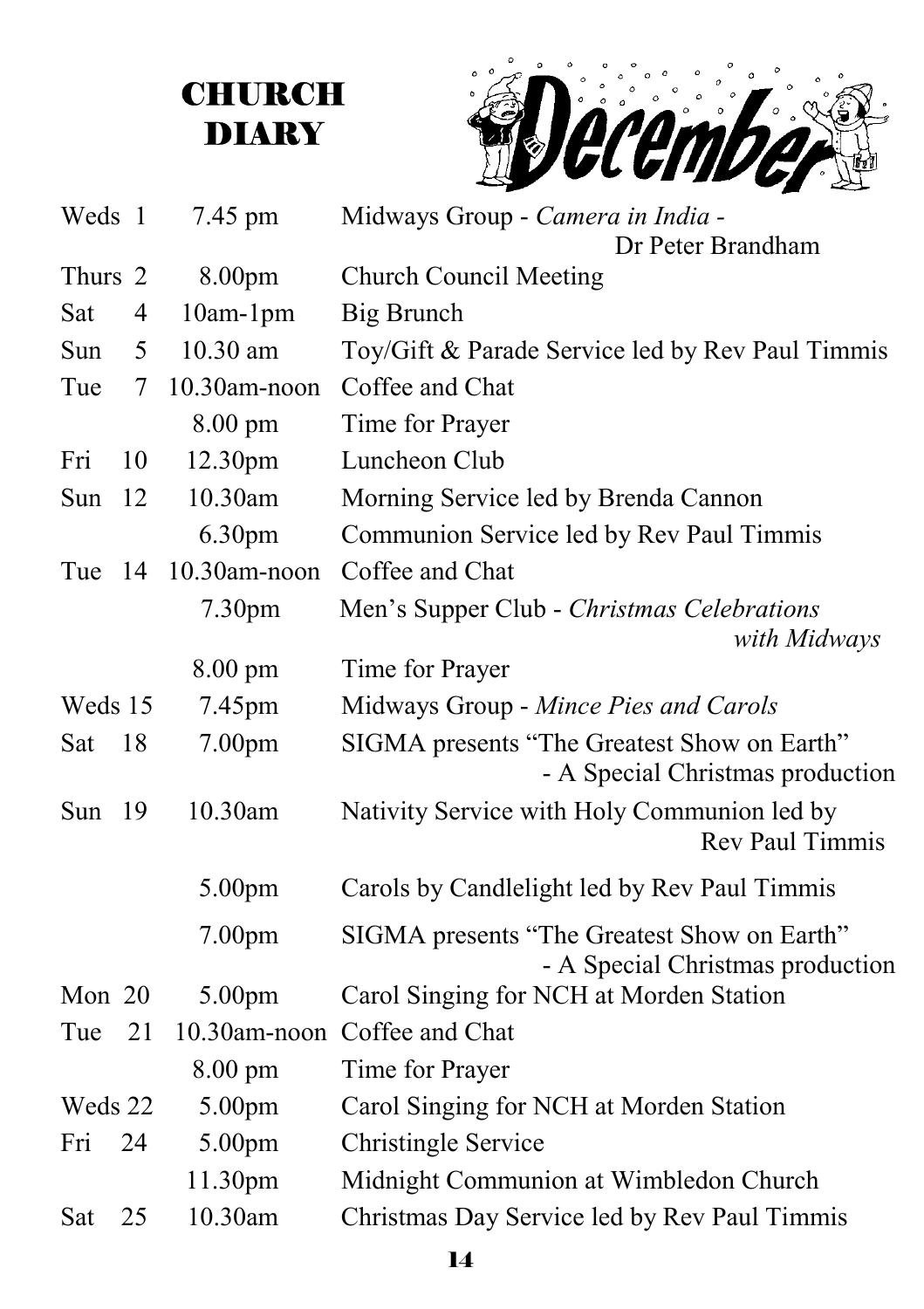



| Sun      | 2   | 10.30am            | All Age Worship led by Joanna Williamson                              |
|----------|-----|--------------------|-----------------------------------------------------------------------|
| Tue      | 4   | 10.30am-noon       | Coffee and Chat                                                       |
|          |     | 8.00 pm            | Time for Prayer                                                       |
| Weds 5   |     | 7.00 <sub>pm</sub> | Midways Group - <i>Quiz Night</i> - Janet Laker                       |
| Fri      | 7   | 12.30pm            | Luncheon Club                                                         |
| Sat      | 8   |                    | Big Brunch                                                            |
| Sun      | 9   | 10.30am            | Covenant Service with Holy Communion led by<br><b>Rev Paul Timmis</b> |
| Tue      | -11 | $10.30$ am-noon    | Coffee and Chat                                                       |
|          |     | $8.00 \text{ pm}$  | Time for Prayer                                                       |
| Sun      | 16  | 10.30am            | Morning Service led by David Eagle                                    |
| Tue      | 18  | 10.30am-noon       | Coffee and Chat                                                       |
|          |     | $8.00 \text{ pm}$  | Time for Prayer                                                       |
|          |     | 7.30 <sub>pm</sub> | Men's Supper Club - Member's Evening                                  |
| Weds 19  |     | $7.00 \text{ pm}$  | Midways Group - Revisiting Greece -                                   |
|          |     |                    | Derek and Mary Heaton                                                 |
| Fri      | 21  | 12.30pm            | Luncheon Club                                                         |
| Sun $23$ |     | 10.30am            | Morning Service led by Tony Loft                                      |
|          |     | 6.30 <sub>pm</sub> | Healing and Communion Service led by<br><b>Rev Paul Timmis</b>        |
| Tue 25   |     | 10.30am-noon       | Coffee and Chat                                                       |
|          |     | $8.00 \text{ pm}$  | Time for Prayer                                                       |
| Sun $30$ |     | 10.30am            | Morning Service led by Rev Stuart Thomas                              |

*Please refer to the Website (www.martinway.org.uk) or Weekly Notice Sheet for any additional information*